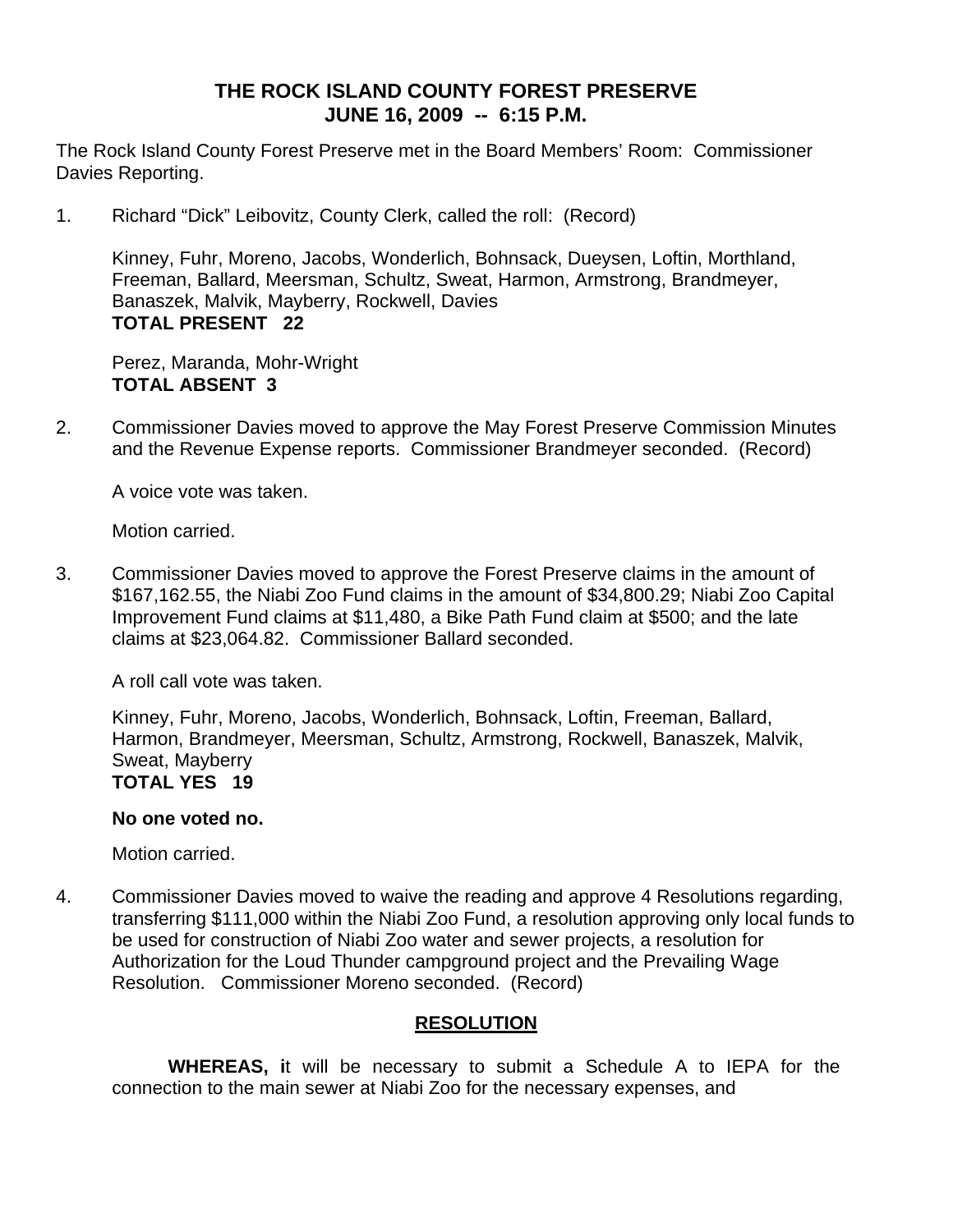**WHEREAS**, governmental units are exempt if projects are funded with only local funds, and

**WHEREAS,** in order to avoid a fee for the permit Rock Island County Forest Preserve District must declare through a Resolution the Niabi Zoo water and sewer construction project will be funded with only local funds

**NOW, THEREFORE, BE IT RESOLVED** by the Forest Preserve Commission of Rock Island County, Rock Island, Illinois, as follows:

SECTION 1. The Rock Island County Forest Preserve District will only be using local funds for the construction of water and sewer projects at Niabi Zoo.

SECTION 2. This Resolution to become effectively immediately.

**ADOPTED** by the Rock Island County Forest Preserve Commission, Rock Island County, Illinois, this 16<sup>th</sup> day of June 2009.

# **RESOLUTION**

 **WHEREAS,** additional funds are required in the Niabi Zoo Fund #131 for the necessary expenses incurred for the 2008-2009 Fiscal Year, and

**WHEREAS,** funds are available from unappropriated funds within the Niabi Zoo Fund #131, and

**NOW, THEREFORE, BE IT RESOLVED** by the Forest Preserve Commission of Rock Island County, Rock Island, Illinois, as follows:

SECTION 1. An emergency exists as outlined above.

SECTION 2. An amount of \$111,000 be transferred from unappropriated funds in the Niabi Zoo Fund #131 to the following:

| AMOUNT    | APPROPRIATION | <b>DESCRIPTION</b> |
|-----------|---------------|--------------------|
| \$100,000 | 131-32 411    | Salaries & Wages   |
| \$11,000  | 131-32 412    | Overtime           |

SECTION 3. This Resolution to become effectively immediately.

**ADOPTED** by the Rock Island County Forest Preserve Commission, Rock Island County, Illinois, this  $16<sup>th</sup>$  day of June 2009.

> Resolution Establishing Prevailing Wages (Certificate of Compliance)

**ROCK ISLAND COUNTY FOREST PRESERVE 06-16-2009 PAGE 2**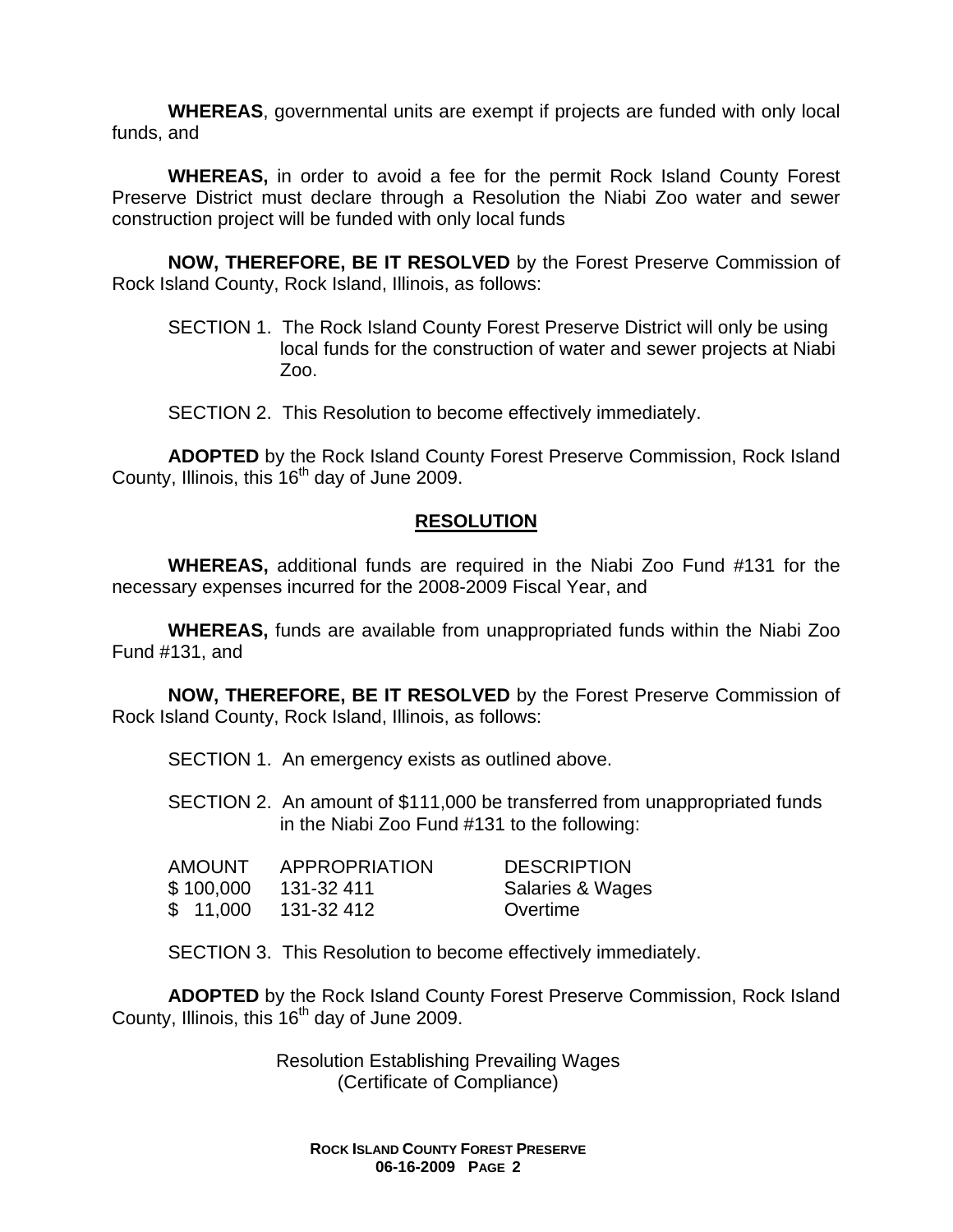WHEREAS, Illinois Revised Statutes, Chapter 820 ILCS 130/9, Prevailing Wage Law, requires that the public body awarding any contract for public work shall, during the month of June of each calendar year ascertain the general prevailing hourly rate of wages for workmen engaged on such work; and,

WHEREAS, the statues further provide that said rates of pay be publicly posted and/or kept available for inspection by any interested party, and a certified copy thereof promptly file in the office of the Secretary of State.

THEREFORE, BE IT RESOLVED, by the Forest Preserve Commission of Rock Island County, State of Illinois, that the determination of wages as set forth below are the basic prevailing hourly rates of wages being paid to all laborers, workmen and mechanics engaged in the construction of highways and streets in this locality and such public buildings coming under the jurisdiction of this Forest Preserve District.

|                                           |            | (Base)   | (Foreman) |
|-------------------------------------------|------------|----------|-----------|
| Asbestos-General                          | (Building) | \$22.860 | \$23.600  |
|                                           | (Highway)  | \$24.260 | \$25.260  |
| Asbestos-Mechanical                       | (Building) | \$18.750 | \$19.750  |
| Boilermaker:                              |            | \$34.170 | \$37.170  |
| <b>Brick Mason:</b>                       |            | \$26.040 | \$27.540  |
| Carpenter:                                | (Building) | \$26.380 | \$27.700  |
|                                           | (Highway)  | \$26.060 | \$28.690  |
| <b>Cement Mason:</b>                      | (Building) | \$24.640 | \$26.140  |
|                                           | (Highway)  | \$24.110 | \$25.110  |
| Ceramic Tile Finisher:                    |            | \$18.160 | \$0.00    |
| <b>Electric Power Equipment Operator:</b> |            | \$26.260 | \$0.00    |
| <b>Electric Power Groundman:</b>          |            | \$21.950 | \$0.00    |
| <b>Electric Power Lineman:</b>            |            | \$33.120 | \$35.770  |
| Electrician:                              |            | \$30.520 | \$32.520  |
| <b>Electronic System Tech:</b>            |            | \$22.000 | \$23.750  |
| <b>Elevator Constructor:</b>              |            | \$35.510 | \$39.950  |
| Glazier:                                  |            | \$23.870 | \$25.290  |
| HT/Frost Insulator:                       |            | \$26.860 | \$28.060  |
| Iron Worker:                              |            | \$27.160 | \$29.330  |
| Laborer: (Building)                       |            |          |           |
| Class 1                                   |            | \$21.360 | \$21.860  |
| Class 2                                   |            | \$22.860 | \$23.360  |
| Class 3                                   |            | \$23.510 | \$24.010  |
| Laborer: (Highway)                        |            |          |           |
| Class 1                                   |            | \$23.760 | \$24.760  |
| Class 2                                   |            | \$24.260 | \$25.260  |
| Class 3                                   |            | \$24.890 | \$25.890  |
| Lather:                                   |            | \$26.380 | \$27.700  |
| Machinist:                                |            | \$40.530 | \$42.530  |
| <b>Marble Finishers:</b>                  |            | \$18.160 | \$0.00    |
| Marble Mason:                             |            | \$22.500 | \$23.000  |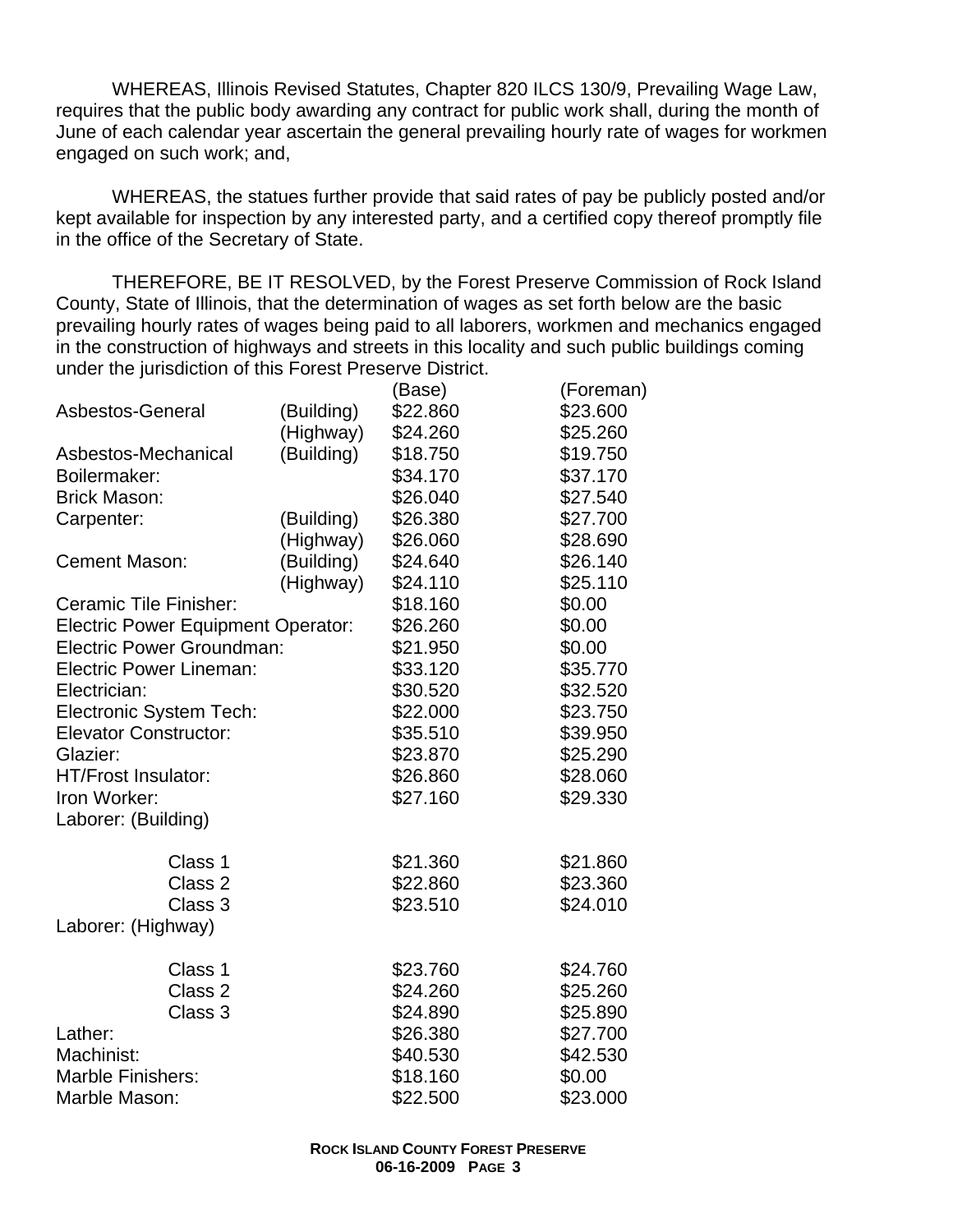| Millwright: (N)<br>Millwright: (S) | <b>Operating Engineer: (Building)</b> | \$34.400<br>\$27.250 | \$37.840<br>\$28.950 |
|------------------------------------|---------------------------------------|----------------------|----------------------|
|                                    |                                       |                      |                      |
|                                    | Class 1                               | \$26.300             | \$0.00               |
|                                    | Class 2                               | \$23.650             | \$0.00               |
|                                    | Class 3                               | \$22.600             | \$0.00               |
|                                    | <b>Operating Engineer: (Highway)</b>  |                      |                      |
|                                    | Class 1                               | \$26.300             | \$27.300             |
|                                    | Class 2                               | \$24.700             | \$27.300             |
|                                    | Class 3                               | \$23.550             | \$27.300             |
| Painter:                           |                                       | \$25.270             | \$26.270             |
| Painter Over 30Ft:                 |                                       | \$26.520             | \$27.520             |
| <b>Painter Power Equipment:</b>    |                                       | \$25.770             | \$26.770             |
| Piledriver:                        | (Building)                            | \$26.380             | \$27.700             |
|                                    | (Highway)                             | \$26.940             | \$28.690             |
| Pipefitter:                        |                                       | \$33.400             | \$36.740             |
| Plasterer:                         |                                       | \$27.300             | \$29.300             |
| Plumber:                           |                                       | \$33.400             | \$36.740             |
| Roofer:                            |                                       | \$23.350             | \$24.600             |
| <b>Sheet Metal Worker:</b>         |                                       | \$28.270             | \$30.100             |
| <b>Sprinkler Fitter</b>            |                                       | \$36.140             | \$38.890             |
| Stone Mason:                       |                                       | \$26.040             | \$27.540             |
| Terrazzo Finisher:                 |                                       | \$18.160             | \$0.00               |
| Terrazzo Mason:                    |                                       | \$22.500             | \$23.000             |
| Tile Layer:                        |                                       | \$26.380             | \$27.700             |
| Tile Mason:                        |                                       | \$22.500             | \$23.000             |
| Truck Driver: (All)                |                                       |                      |                      |
|                                    |                                       |                      |                      |
|                                    | Class 1                               | \$28.605             | \$0.00               |
|                                    | Class 2                               | \$29.005             | \$0.00               |
|                                    | Class 3                               | \$29.205             | \$0.00               |
|                                    | Class 4                               | \$29.455             | \$0.00               |
|                                    | Class <sub>5</sub>                    | \$30.205             | \$0.00               |
| Truck Driver: (O & C)              |                                       |                      |                      |
|                                    | Class 1                               | \$21.450             | \$0.00               |
|                                    | Class 2                               | \$21.750             | \$0.00               |
|                                    | Class 3                               | \$21.900             | \$0.00               |
|                                    | Class 4                               | \$22.090             | \$0.00               |
|                                    | Class 5                               | \$22.650             | \$0.00               |
|                                    |                                       |                      |                      |
| Tuckpointer:                       |                                       | \$26.040             | \$27.540             |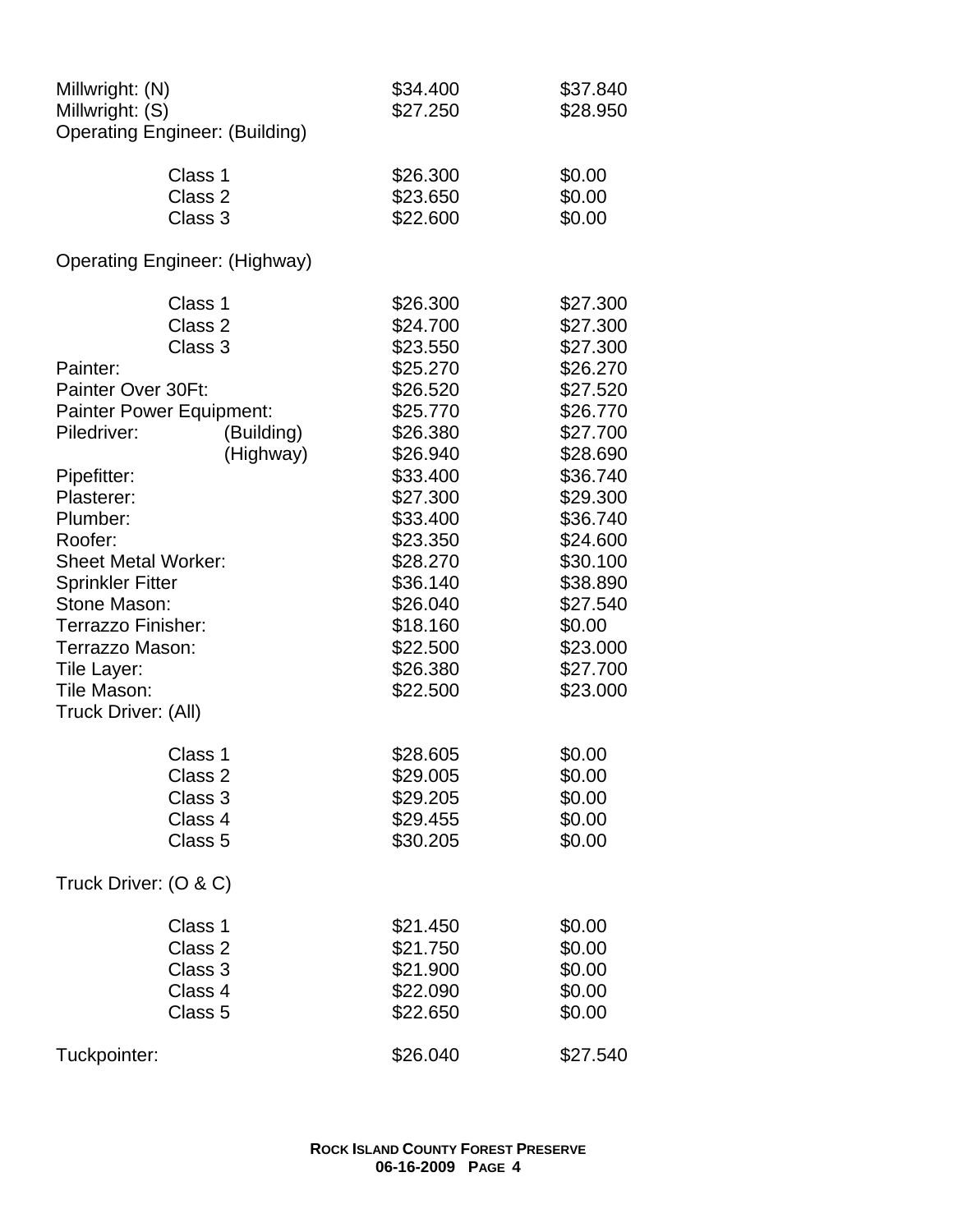The general prevailing rate of wages for each craft or type of workman for overtime is one and one-half time the corresponding and applicable hourly rates above set forth, and the general prevailing rate of wages for each craft or type of workman for work on legal holidays is twice the corresponding and applicable hourly rates above set forth.

Fringe benefits as shown on the attached itemization are in addition to the above basic rates of pay.

Fringe Benefits per hour-construction work Rock Island County, Illinois

| Craft                           | H/W Insurance | Pension | Training | Vacation |
|---------------------------------|---------------|---------|----------|----------|
| <b>Asbestos Gen-Bld</b>         | 5.600         | 4.900   | 0.000    | 0.700    |
| <b>Asbestos Gen-Hwy</b>         | 5.750         | 5.550   | 0.000    | 0.800    |
| <b>Asbestos Mec-Bld</b>         | 4.750         | 2.000   | 0.000    | 0.000    |
| Boilermaker-Bld                 | 6.820         | 8.550   | 0.000    | 0.350    |
| <b>Brick Mason-Bld</b>          | 6.400         | 4.920   | 0.000    | 0.400    |
| Carpenter-Bld                   | 6.710         | 6.300   | 0.000    | 0.600    |
| Carpenter-Hwy                   | 5.960         | 7.860   | 0.000    | 0.400    |
| <b>Cement Mason-Bld</b>         | 5.450         | 6.950   | 0.000    | 0.500    |
| <b>Cement Mason-Hwy</b>         | 5.400         | 7.150   | 0.000    | 0.500    |
| Ceramic Tile Fin-Bld            | 6.400         | 4.910   | 0.000    | 0.220    |
| Electric Pwr Eqmt Op            | 4.750         | 7.360   | 0.000    | 0.200    |
| <b>Electric Pwr Grndman</b>     | 4.750         | 6.150   | 0.000    | 0.160    |
| <b>Electric Pwr Lineman</b>     | 4.750         | 9.270   | 0.000    | 0.250    |
| Electrician-Bld                 | 5.500         | 8.390   | 0.000    | 0.310    |
| <b>Electronic Sys Tech-Bld</b>  | 6.230         | 5.010   | 0.000    | 0.310    |
| <b>Elevator Constructor-Bld</b> | 9.525         | 8.210   | 2.310    | 0.000    |
| Glazier-Bld                     | 5.600         | 4.750   | 0.000    | 0.350    |
| HT/Frost Insulator-Bld          | 5.000         | 10.30   | 0.000    | 0.800    |
| Iron Worker                     | 8.140         | 9.280   | 0.000    | 0.520    |
| Laborer-Bld                     | 5.600         | 4.900   | 0.000    | 0.700    |
| Laborer-Bld                     | 5.600         | 4.900   | 0.000    | 0.700    |
| Laborer-Bld                     | 5.600         | 4.900   | 0.000    | 0.700    |
| Laborer-Hwy                     | 5.750         | 5.550   | 0.000    | 0.800    |
| Laborer-Hwy                     | 5.750         | 5.550   | 0.000    | 0.800    |
| Laborer-Hwy                     | 5.750         | 5.550   | 0.000    | 0.800    |
| Lather-Bld                      | 6.710         | 6.300   | 0.000    | 0.600    |
| Machinist-Bld                   | 7.000         | 7.670   | 0.650    | 0.000    |
| <b>Marble Finishers-Bld</b>     | 6.400         | 4.910   | 0.000    | 0.220    |
| Marble Mason-Bld                | 6.400         | 4.910   | 0.000    | 0.220    |
| Millwright (N)-Bld              | 6.100         | 12.10   | 0.000    | 0.560    |
| Millwright (S)-Bld              | 5.550         | 9.140   | 0.000    | 0.560    |
| <b>Operating Engineer-Bld</b>   | 10.75         | 6.200   | 1.500    | 0.650    |
| <b>Operating Engineer-Bld</b>   | 10.75         | 6.200   | 1.500    | 0.650    |
| <b>Operating Engineer-Bld</b>   | 10.75         | 6.200   | 1.500    | 0.650    |
| <b>Operating Engineer-Hwy</b>   | 10.75         | 6.200   | 1.500    | 0.650    |
| <b>Operating Engineer-Hwy</b>   | 10.75         | 6.200   | 1.500    | 0.650    |
| <b>Operating Engineer-Hwy</b>   | 10.75         | 6.200   | 1.500    | 0.650    |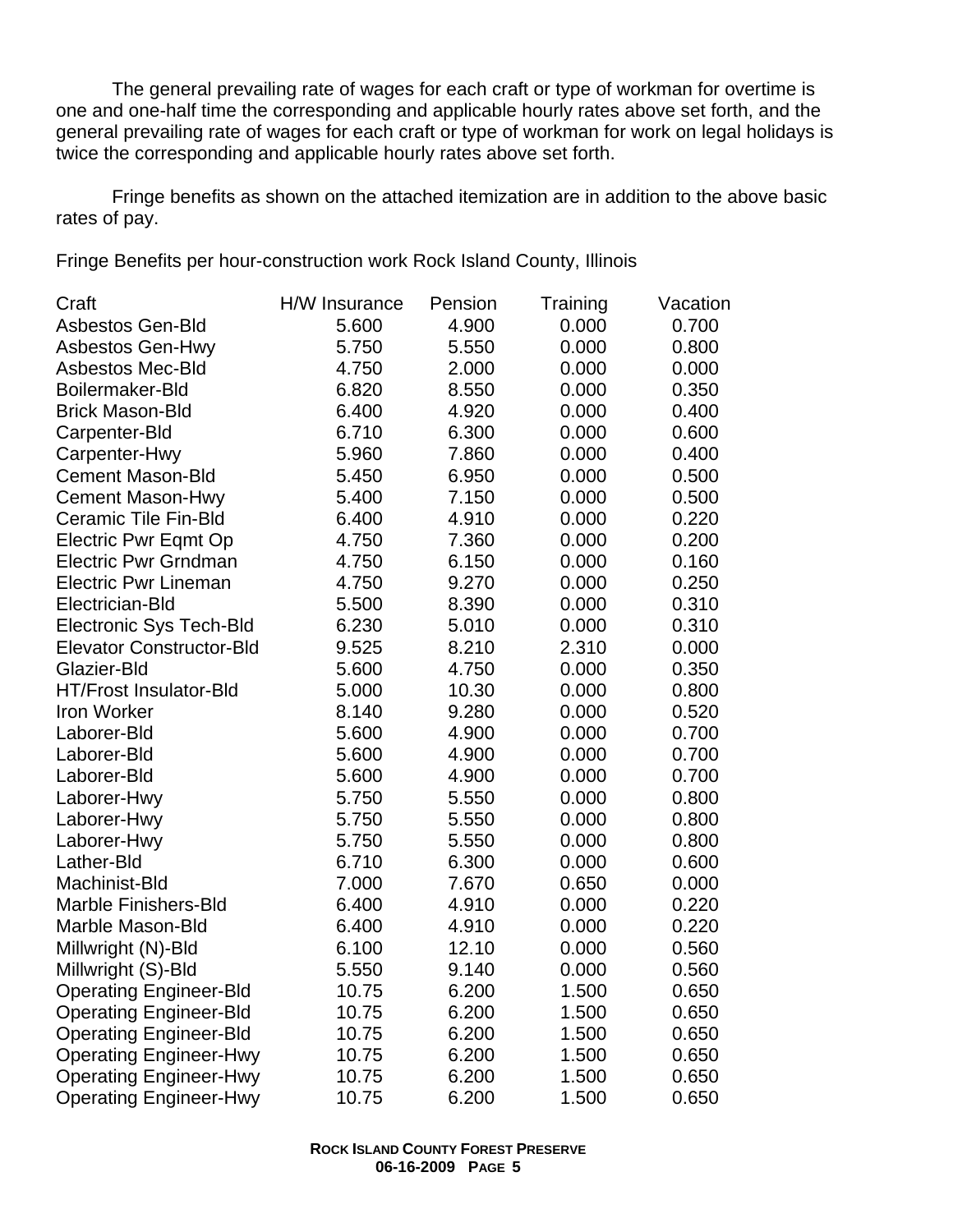| Painter                      | 4.750 | 5.000 | 0.000 | 0.600 |
|------------------------------|-------|-------|-------|-------|
| Painter Over 30Ft            | 4.750 | 5.000 | 0.000 | 0.600 |
| <b>Painter Pwr Eqmt</b>      | 4.750 | 5.000 | 0.000 | 0.600 |
| Piledriver-Bld               | 6.710 | 6.300 | 0.000 | 0.600 |
| Piledriver-Hwy               | 5.960 | 7.860 | 0.000 | 0.400 |
| Pipefitter                   | 5.000 | 9.010 | 0.000 | 0.850 |
| Plasterer-Bld                | 4.000 | 5.200 | 0.000 | 0.250 |
| Plumber                      | 5.000 | 9.010 | 0.000 | 0.850 |
| Roofer-Bld                   | 6.790 | 5.120 | 0.000 | 0.190 |
| <b>Sheetmetal Worker-Bld</b> | 6.790 | 8.540 | 0.000 | 0.380 |
| <b>Sprinkler Fitter-Bld</b>  | 8.200 | 6.550 | 0.000 | 0.250 |
| <b>Stone Mason-Bld</b>       | 6.400 | 4.920 | 0.000 | 0.400 |
| <b>Terrazzo Finisher-Bld</b> | 6.400 | 4.910 | 0.000 | 0.220 |
| <b>Terrazzo Mason-Bld</b>    | 6.400 | 4.910 | 0.000 | 0.220 |
| Tile Layer-Bld               | 6.710 | 6.300 | 0.000 | 0.600 |
| <b>Tile Mason-Bld</b>        | 6.400 | 4.910 | 0.000 | 0.220 |
| <b>Truck Driver 1</b>        | 9.050 | 4.200 | 0.000 | 0.250 |
| <b>Truck Driver 2</b>        | 9.050 | 4.200 | 0.000 | 0.250 |
| <b>Truck Driver 3</b>        | 9.050 | 4.200 | 0.000 | 0.250 |
| <b>Truck Driver 4</b>        | 9.050 | 4.200 | 0.000 | 0.250 |
| <b>Truck Driver 5</b>        | 9.050 | 4.200 | 0.000 | 0.250 |
| Truck Driver 1-O & C         | 9.050 | 4.200 | 0.000 | 0.250 |
| Truck Driver 2-O & C         | 9.050 | 4.200 | 0.000 | 0.250 |
| Truck Driver 3-O & C         | 9.050 | 4.200 | 0.000 | 0.250 |
| Truck Driver 4-O & C         | 9.050 | 4.200 | 0.000 | 0.250 |
| Truck Driver 5-O & C         | 9.050 | 4.200 | 0.000 | 0.250 |
| <b>Tuckpointer-Bld</b>       | 6.400 | 4.920 | 0.000 | 0.400 |

BE IT FURTHER RESOLVED, that nothing herein contained shall be construed to apply to the prevailing hourly rate of wages in the locality for employment other that public works construction as defined in the Act; and,

BE IT FURTHER RESOLVED, that the County Clerk is hereby authorized to file a certified copy of this resolution with the Secretary of State.

> Passed by the Forest Preserve Commission Rock Island County, Illinois, This  $16^{th}$  day of June A.D., 2009

OSLAD/LWCF PROJECT APPLICATION

STATE OF ILLINOIS/IDNR DOC-3 RESOLUTION OF AUTHORIZATION

- 1. Project Sponsor: Rock Island County Forest Preserve District
- 2. Project Title: Loud Thunder Forest Preserve Campground Improvements

 The Rock Island County Forest Preserve District hereby certifies and acknowledges that it has 100% of the funds necessary (includes cash and value of donated land) to complete the pending OSLAD/LWCF project within the timeframes specified herein for project execution, and that failure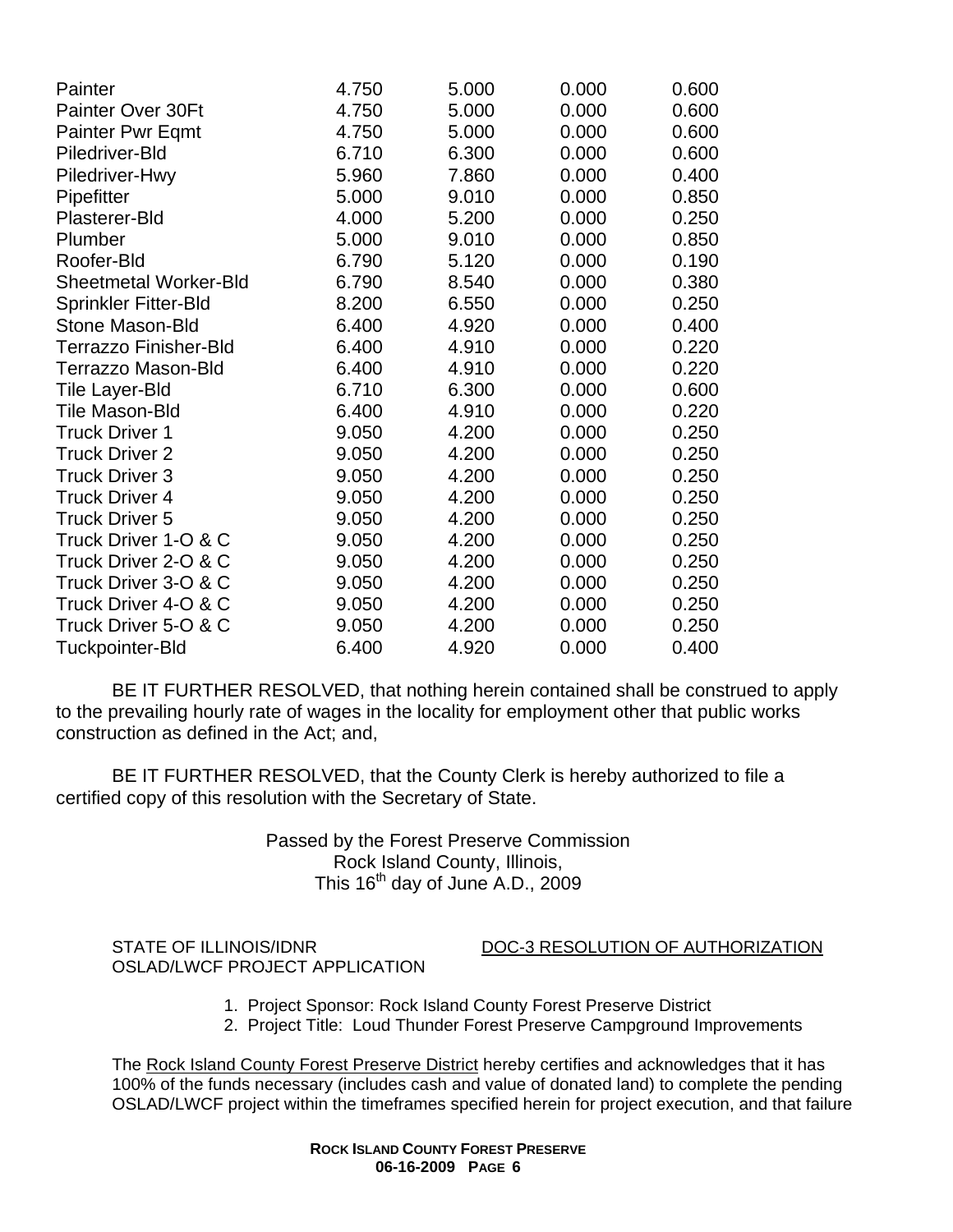to adhere to the specified project timeframe or failure to proceed with the project because of insufficient funds or change in local recreation priorities is sufficient cause for project grant termination which will also result in the ineligibility of the local project sponsor for subsequent Illinois DNR outdoor recreation grant assistance consideration in the next two (2) consecutive grant cycles following project termination.

### Acquisition and Development Projects

It is understood that the project should be completed within the timeframe established in the project agreement and *the Final Billing reimbursement request will be submitted to IDNR as soon as possible after completion.*

 The Rock Island County Forest Preserve District further acknowledges and certifies that it will comply with all terms, conditions and regulations of 1) the Open Space Lands Acquisition ad Development (OSLAD) program (17 IL Adm.. Code 3025) or federal Land & Water Conservation Fund (LWCF) program (17 IL Adm. Code 3030), as applicable, 2) the federal Uniform Relocation Assistance & Real Property Acquisition Policies Act of 1970 (P.L. 91-646) and/or the Illinois Displaced Person Relocation Act (310 ILCS 40 et. seq.), as applicable, 3) the Illinois Human Rights Act (775 ILCS 5/1-101 et. seq.), 4) Title VVI of the Civil Rights Act of 1964, (P.L. 83-352), 5) the Age Discrimination Act of 1975 (P.L. 94-135), 6) the Civil Rights Restoration Act of 1988, (P.L 100-259) and 7) the Americans with Disabilities Act of 1990 (P.L 101-336); and will maintain the project area in an attractive and safe conditions, keep the facilities open to the general public during reasonable hours consistent with the type of facility, and obtain from the Illinois DNR written approval for any change or conversion of approved outdoor recreation use of the project site prior to initialing such change or conversion; and for property acquired with OSLAD/LWCF assistance, agree to place a covenant restriction on the project property deed at the time of recording that stipulates the property must be used, in perpetuity, for public outdoor recreation purposes in accordance with the OSLAD/LWCF programs and cannot be sold or exchanged, in whole or part, to another party without approval from the Illinois DNR.

BE IT FURTHER PROVIDED that the Rock Island County Forest Preserve District certifies to the best of its knowledge that the information provided within the attached application is true and correct.

This Resolution of Authorization has been duly discussed and adopted by the Rock Island County Forest Preserve District at a legal meeting held on the 16<sup>th</sup> day of June, 2009.

A roll call vote was taken.

Kinney, Fuhr, Moreno, Jacobs, Wonderlich, Bohnsack, Loftin, Freeman, Ballard, Harmon, Brandmeyer, Meersman, Schultz, Armstrong, Rockwell, Banaszek, Sweat, **Mayberry** 

# **TOTAL YES 18**

# **TOTAL NO 0**

Motion carried.

5. Commissioner Davies moved to waive the reading and approve the Transfers of Appropriation in the Forest Preserve Fund and Niabi Zoo Fund. Commissioner Brandmeyer seconded.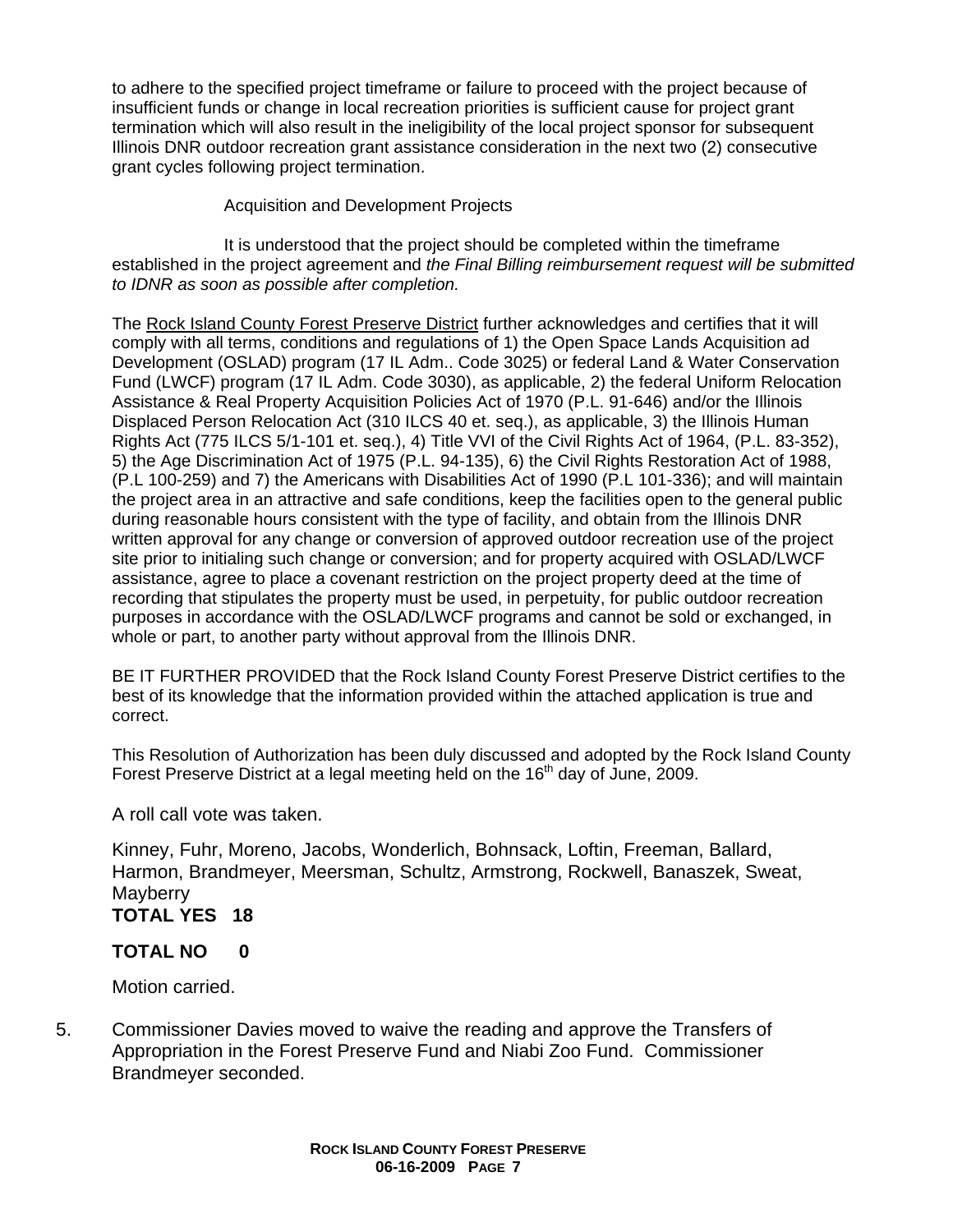A roll call vote was taken.

Kinney, Fuhr, Moreno, Jacobs, Wonderlich, Bohnsack, Loftin, Freeman, Ballard, Harmon, Brandmeyer, Meersman, Schultz, Armstrong, Rockwell, Banaszek, Sweat, **Mayberry** 

# **TOTAL YES 18**

### **No One Voted No.**

Motion carried.

6. Commissioner Davies moved to approve an agreement with Friends of Off Road Cycling for construction of a trail system at Illiniwek. ( Incorporated by Ref.) Commissioner Mayberry seconded.

A roll call vote was taken.

Kinney, Fuhr, Moreno, Jacobs, Wonderlich, Bohnsack, Loftin, Freeman, Ballard, Harmon, Brandmeyer, Meersman, Schultz, Armstrong, Rockwell, Banaszek, Malvik, Sweat, Mayberry

**TOTAL YES 19** 

#### **No one voted no.**

Motion carried.

7. Commissioner Davies moved to approve an agreement with Whitetails Unlimited for an archery range. (Incorporated by Ref.) Commissioner Jacobs seconded.

A roll call vote was taken.

Kinney, Fuhr, Moreno, Jacobs, Wonderlich, Bohnsack, Loftin, Freeman, Ballard, Harmon, Brandmeyer, Meersman, Schultz, Armstrong, Rockwell, Banaszek, Malvik, Sweat, Mayberry **TOTAL YES 19** 

#### **No One Voted No.**

Motion carried.

8. Commissioner Davies moved to approve the Assignment of Title Properties, known as Doyle's Addition. Commissioner Bohnsack seconded.

A roll call vote was taken.

Kinney, Fuhr, Moreno, Jacobs, Wonderlich, Bohnsack, Loftin, Freeman, Ballard, Harmon, Brandmeyer, Meersman, Schultz, Armstrong, Rockwell, Banaszek, Malvik, **Mayberry** 

# **TOTAL YES 18**

# **No One Voted No.**

Motion carried.